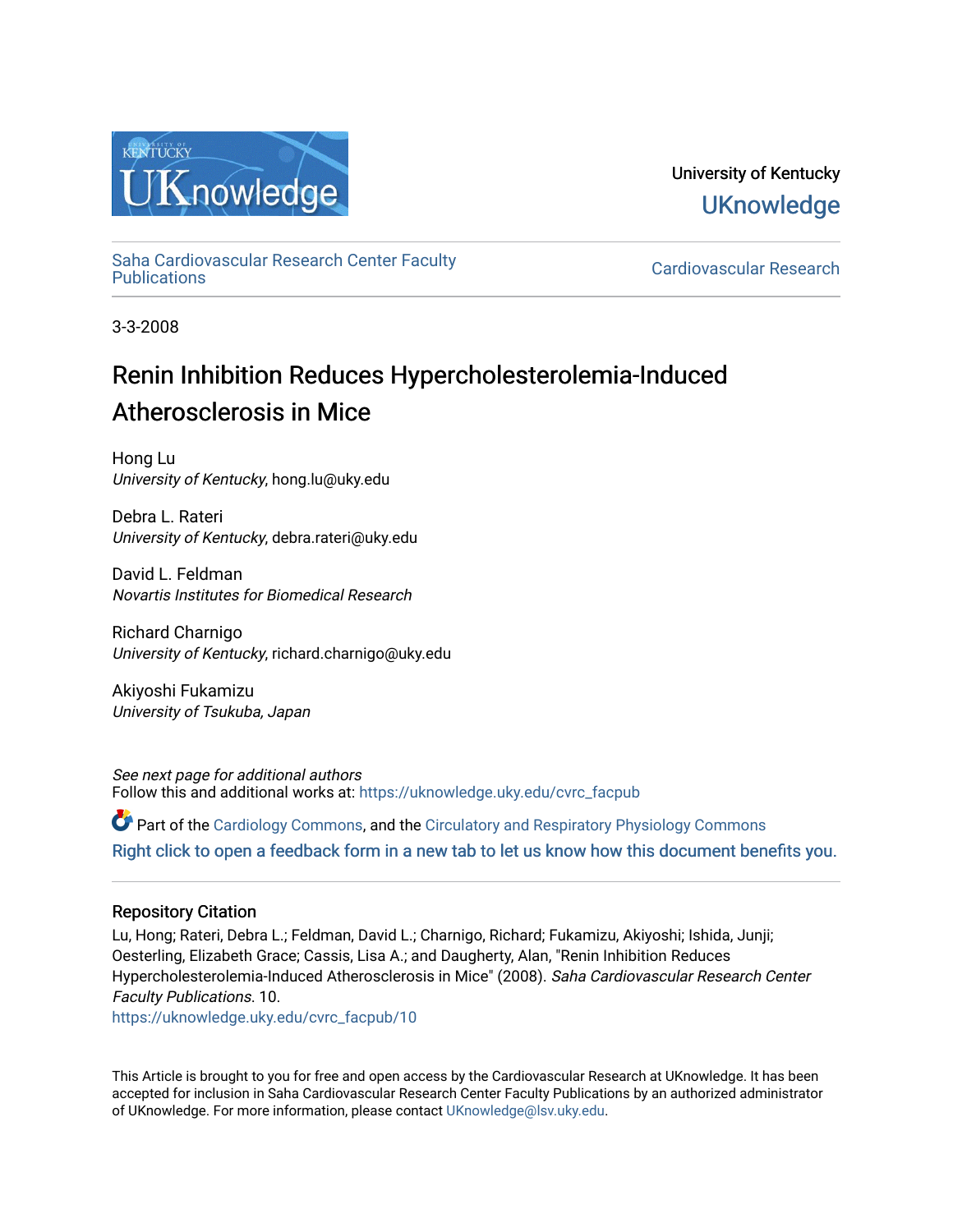## Renin Inhibition Reduces Hypercholesterolemia-Induced Atherosclerosis in Mice

Digital Object Identifier (DOI) http://dx.doi.org/10.1172/JCI32970

## Notes/Citation Information

Published in The Journal of Clinical Investigation, v. 118, no. 3, p. 984-993.

The copyright holder has granted permission for posting the article here.

### Authors

Hong Lu, Debra L. Rateri, David L. Feldman, Richard Charnigo, Akiyoshi Fukamizu, Junji Ishida, Elizabeth Grace Oesterling, Lisa A. Cassis, and Alan Daugherty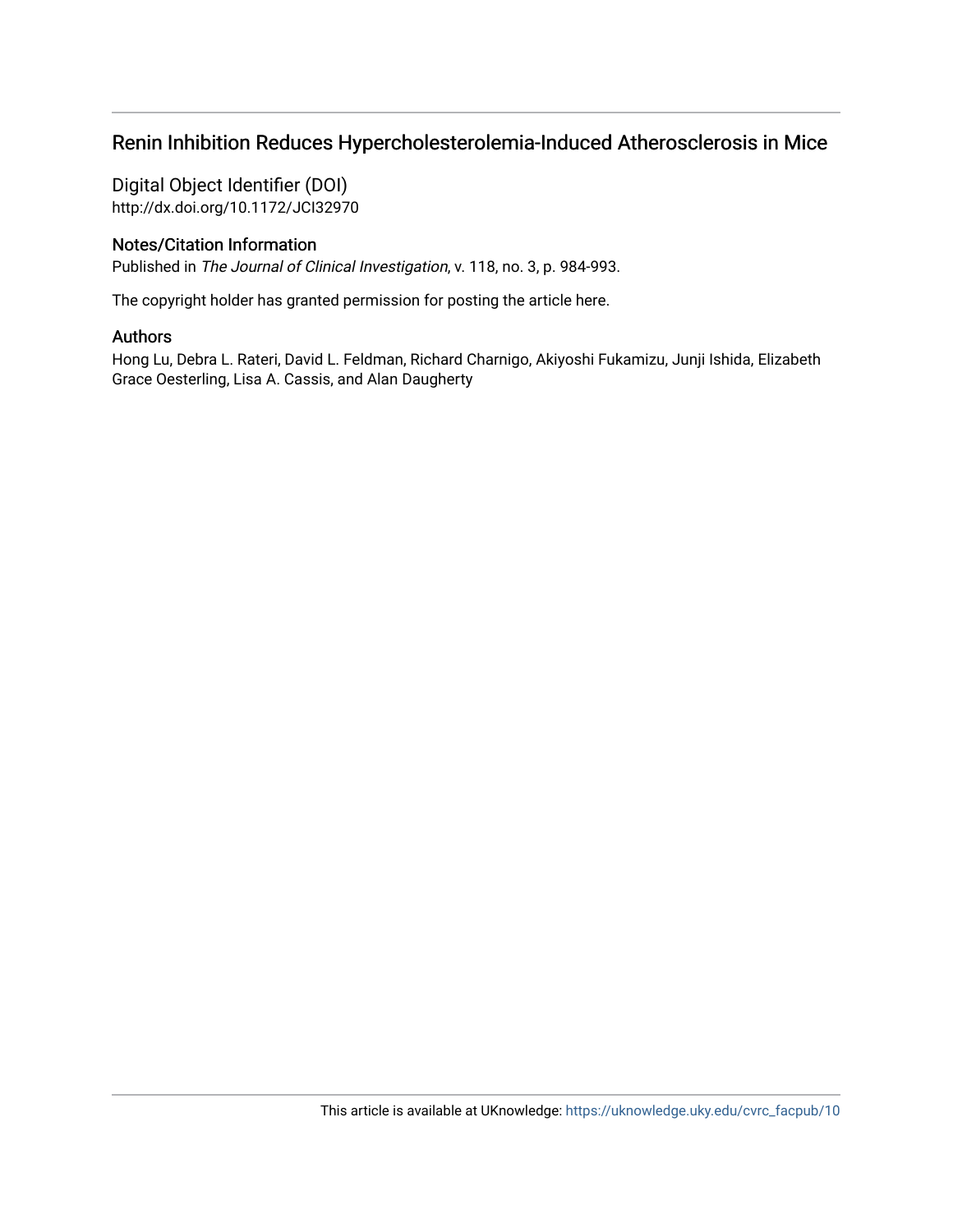# Renin inhibition reduces hypercholesterolemia-induced atherosclerosis in mice

Hong Lu,<sup>1</sup> Debra L. Rateri,<sup>1</sup> David L. Feldman,<sup>2</sup> Richard J. Charnigo Jr.,<sup>3</sup> Akiyoshi Fukamizu,<sup>4</sup> Junji Ishida,<sup>4</sup> Elizabeth G. Oesterling,<sup>5</sup> Lisa A. Cassis,<sup>1,6</sup> and Alan Daugherty<sup>1,6</sup>

1Cardiovascular Research Center, University of Kentucky, Lexington, Kentucky, USA. 2Novartis Institutes for Biomedical Research, East Hanover, New Jersey, USA. <sup>3</sup>Department of Statistics, University of Kentucky, Lexington, Kentucky, USA.<br>Center for Tsukuba Advanced Research Alliance, Aspect of Functional Genomic Biology, University of Tsukuba, Tsuk 5Graduate Center for Toxicology and 6Graduate Center for Nutritional Sciences, University of Kentucky, Lexington, Kentucky, USA.

The role of the renin angiotensin system (RAS) in atherosclerosis is complex because of the involvement of **multiple peptides and receptors. Renin is the rate-limiting enzyme in the production of all angiotensin peptides. To determine the effects of renin inhibition on atherosclerosis, we administered the novel renin inhibitor aliskiren over a broad dose range to fat-fed LDL receptor–deficient(Ldlr–/–) mice.Renin inhibition resulted** in striking reductions of atherosclerotic lesion size in both the aortic arch and the root. Subsequent stud**ies demonstrated that cultured macrophages expressed all components of the RAS. To determine the role of macrophage-derived angiotensin in the development of atherosclerosis, we transplanted renin-deficient bone** marrow to irradiated Ldlr<sup>-/-</sup> mice and observed a profound decrease in the size of atherosclerotic lesions. In **similar experiments, transplantation of bone marrow deficient for angiotensin II type 1a receptors failed to influence lesion development. We conclude that renin-dependent angiotensin production in macrophages does not act in an autocrine/paracrine manner. Furthermore, in vitro studies demonstrated that coculture with renin-expressing macrophages augmented monocyte adhesion to endothelial cells. Therefore, although previous work suggests that angiotensin peptides have conflicting effects on atherogenesis, we found that renin inhibition profoundly decreased lesion development in mice.**

#### **Introduction**

There is evolving complexity in the renin angiotensin system (RAS) because of the identification of a spectrum of bioactive angiotensin peptides including AngII, AngIII, AngIV, and Ang1-7 (1–3). There is also an increasing number of receptors that have been recognized to interact with these angiotensin peptides including AngII type 1 (AT1) receptors, AT2 receptors, AT4 receptors, and *mas* receptors (4, 5).

AngII has long been considered the major bioactive effector molecule of the RAS and has been recognized as a major contributor to hypercholesterolemia-induced atherosclerosis (6, 7). Chronic infusion of AngII augments the size of atherosclerotic lesions in LDL receptor-deficient (Ldlr<sup>-/-</sup>) and apoE<sup>-/-</sup> mice (8-11). Conversely, pharmacological antagonists of specific components of the RAS have decreased the extent of atherosclerosis. Many studies have demonstrated that angiotensin-converting enzyme (ACE) inhibitors and AT1 receptor antagonists reduce atherosclerotic lesion size (7, 12–15). However, a mechanistic basis for the beneficial effects observed with ACE inhibitors and AT1 receptor antagonists has not been defined. It is currently unclear whether the efficacy is due to inhibition of AngII production, the effect of AngII on AT2 receptors, or the continued presence of other bioactive angioten-

**Conflict of interest:** Alan Daugherty and Lisa A. Cassis received research support from Novartis Institutes for Biomedical Research. David L. Feldman is an employee of Novartis Institutes for Biomedical Research.

**Citation for this article:** *J. Clin. Invest.* **118**:984–993 (2008). doi:10.1172/JCI32970.

sin peptides that interact with receptors other than AT1 receptors. Renin is not only the rate-limiting enzyme in AngII formation, but also shows remarkable substrate specificity for angiotensinogen, making it an attractive target for therapeutic inhibition of all angiotensin peptides. Thus, renin inhibition may provide a unique approach to define the role of angiotensin peptides in the development of atherosclerosis.

In addition to the systemic RAS, it has now been recognized that several tissues express components of the RAS and possess the ability to synthesize AngII (16–20). With regard to atherosclerosis, all components of the classical RAS pathway have been identified in lesions and are associated predominantly with macrophages (6, 21–23). The presence of mRNA and protein for RAS components has also been detected in cultured macrophages (24–26). Although there are several potential sources of angiotensin peptides, the relative contribution to lesion formation of systemic versus local sources has not been defined.

Recent studies have demonstrated that AT1a receptors have a profound effect on atherosclerosis generated by hypercholesterolemia alone (6, 7) or in combination with AngII infusion (11). Angiotensin peptides, particularly AngII, have well-defined effects on several cell types present in atherosclerosis. These effects are particularly prominent for smooth muscle cells and endothelium, with less prominent effects on macrophages (11, 27, 28). To date, the contribution of AT1a receptors on specific cell types to the atherogenic process has not been determined unequivocally.

The purpose of the current study was to determine whether whole-body inhibition of renin decreases atherosclerotic lesion size. Furthermore, we determined whether macrophage expression of

**Nonstandard abbreviations used:** ACE, angiotensin-converting enzyme; AT1 receptor, AngII type 1 receptor; HPF, high-power field; LDLR, LDL receptor; RAS, renin angiotensin system.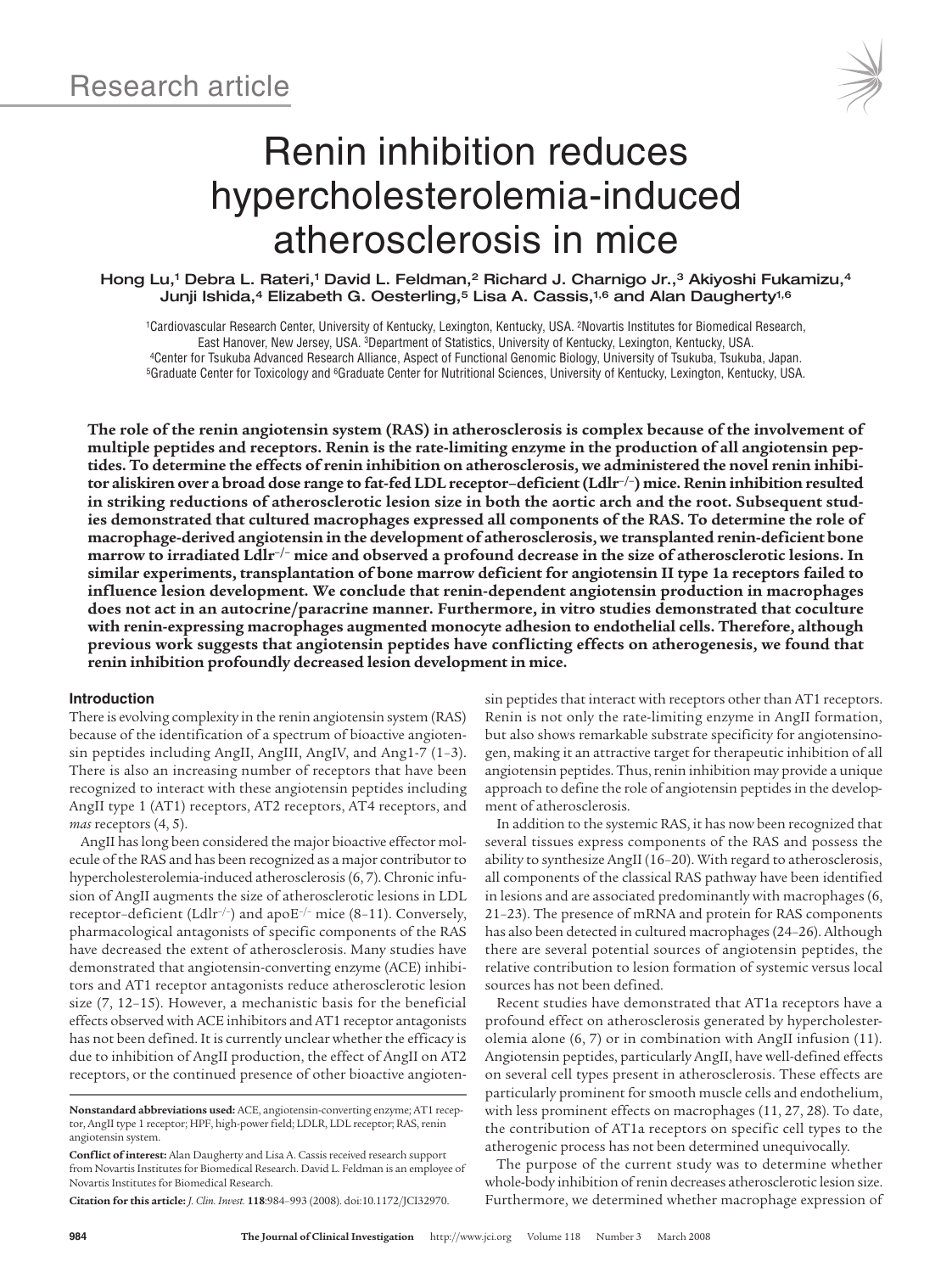| ۰.<br>×<br>a sa<br>٧ |  |  |  |  |
|----------------------|--|--|--|--|
|----------------------|--|--|--|--|

Effects of renin inhibition in LdIr<sup>-/-</sup> mice fed a fat-supplemented diet for 12 weeks

|                             | <b>Vehicle</b> | <b>Aliskiren</b><br>$(2.5 \,\mathrm{mg/kg/d})$ | <b>Aliskiren</b><br>$(25 \text{ mg/kg/d})$ | <b>Aliskiren</b><br>$(50 \text{ mg/kg/d})$ |
|-----------------------------|----------------|------------------------------------------------|--------------------------------------------|--------------------------------------------|
| $\mathsf{n}$                | 15             | 14                                             | 16                                         | 6                                          |
| Body wt (g)                 | $32.3 \pm 1.3$ | $28.9 \pm 1.4$                                 | $29.3 \pm 0.7$                             | $29.9 \pm 0.7$                             |
| Plasma cholesterol (mg/dl)  | $1,185 \pm 93$ | $1.288 \pm 109$                                | $1.225 \pm 129$                            | $1.201 \pm 102$                            |
| Plasma aliskiren (uM)       |                | $0.03 \pm 0.005$ <sup>A</sup>                  | $0.71 \pm 0.23$ <sup>A,B</sup>             | $0.73 \pm 0.09$ <sup>A,B</sup>             |
| Plasma renin (ng/ml/30 min) | $13.8 \pm 2.7$ | $31.7 \pm 4.5^{\text{A}}$                      | $31.9 \pm 2.9$ <sup>A</sup>                | $33.0 \pm 2.9$ <sup>A</sup>                |
| Plasma aldosterone (pg/ml)  | $260 \pm 22$   | $330 \pm 55$                                   | $229 \pm 24$                               | ND                                         |

Values are mean ± SEM. ND, not determined. AP < 0.0001 versus vehicle. BP < 0.0001 versus 2.5 mg/kg/d aliskiren.

renin contributed to the development of atherosclerosis by generating chimeric mice with renin deficiency in bone marrow–derived cells. Finally, we also defined autocrine/paracrine effects of locally synthesized angiotensin peptides on AT1a receptors in the development of atherosclerosis.

#### **Results**

*Systemic renin inhibition strikingly reduced atherosclerosis*. Aliskiren, an octanamide, is the first representative of a new class of nonpeptide, low–molecular weight renin inhibitors. Its action decreases plasma concentrations of AngII, which causes depression of negative feedback of renin secretion from the kidney and results in increased plasma renin concentrations (29–31). In this study, aliskiren was administered at 3 different doses to produce increasing systemic inhibition of renin. Aliskiren produced no changes in body weight, plasma cholesterol concentrations, plasma aldosterone concentrations (Table 1), or lipoprotein-cholesterol distribution (data not shown) in Ldlr–/– mice. The lowest dose of aliskiren, 2.5 mg/kg/d, gave plasma concentrations

that were 5-fold higher than the  $IC_{50}$  against mouse renin (6.22  $\pm$  2.25 nM), while the higher doses of 25 and 50 mg/kg/d gave similar plasma concentrations that were 100-fold above the  $IC_{50}$  (Table 1). All doses of aliskiren increased plasma renin concentrations. Renal renin mRNA increased in a dose-dependent manner (*P <* 0.0001; Figure 1). Conversely, mRNA abundances of angiotensinogen, ACE, ACE2, AT1a receptors, and AT2 receptors did not change in renal tissue (Supplemental Figure 1; supplemental material available online with this article; doi:10.1172/JCI32970DS1). Renin inhibition was further demonstrated by the decreased plasma concentrations of angiotensin peptides (Figure 2). Infusion of 2.5 mg/kg/d aliskiren, the lowest dose tested, reduced plasma AngII and the sum of angiotensin peptide concentrations, while the infusion of 25 mg/kg/d led to near ablation of all peptides in plasma (Figure 2).

There was a sustained decrease in systolic blood pressure during aliskiren infusion at 25 and 50 mg/kg/d (*P <* 0.0001; Figure 3). The administration of 2.5 mg/kg/d aliskiren did not produce an overall statistically significant sustained reduction in systolic blood

pressure, although there was a decrease at 1 interval measured. Because we have previously demonstrated that hypercholesterolemia caused a mild increase in blood pressure associated with activation of the RAS (6), we also sought to determine the effect of the 50-mg/kg/d aliskiren dose on systolic blood pressure in wild-type C57BL/6 male mice fed normal laboratory diet. The basal systolic blood pressure in these normolipidemic mice was less than that in strain-, age-, and gender-matched fat-fed Ldlr–/– mice. Administration of the highest dose of aliskiren did not change systolic blood pressures in normolipidemic C57BL/6 mice, whereas both the 25- and 50-mg/kg/d doses reduced systolic blood pressures in hypercholesterolemic Ldlr<sup>-/-</sup> mice to the level observed in normolipidemic C57BL/6 mice (Figure 3).

Atherosclerotic lesion size was measured in both the aortic intima by the en face technique and in sections of aortic root. Reductions in atherosclerosis were profound in both regions, with significant reductions in atherosclerotic lesion size observed in mice administered the 2.5-mg/kg/d dose of aliskiren. The 25- and 50-mg/kg/d doses produced similar results, with near ablation of



#### **Figure 1**

Renin inhibition dose-dependently increased renal renin mRNA abundance. Renin mRNA abundance (renin/18S rRNA ratio) was quantified by real-time PCR ( $n = 5$  per group). mRNA bands by gel electrophoresis are also shown; the lanes were run on the same gel but were noncontiguous. Data are mean  $\pm$  SEM. \*P < 0.0001 versus vehicle;  $^{#P}$  < 0.0001 versus 2.5 mg/kg/d aliskiren.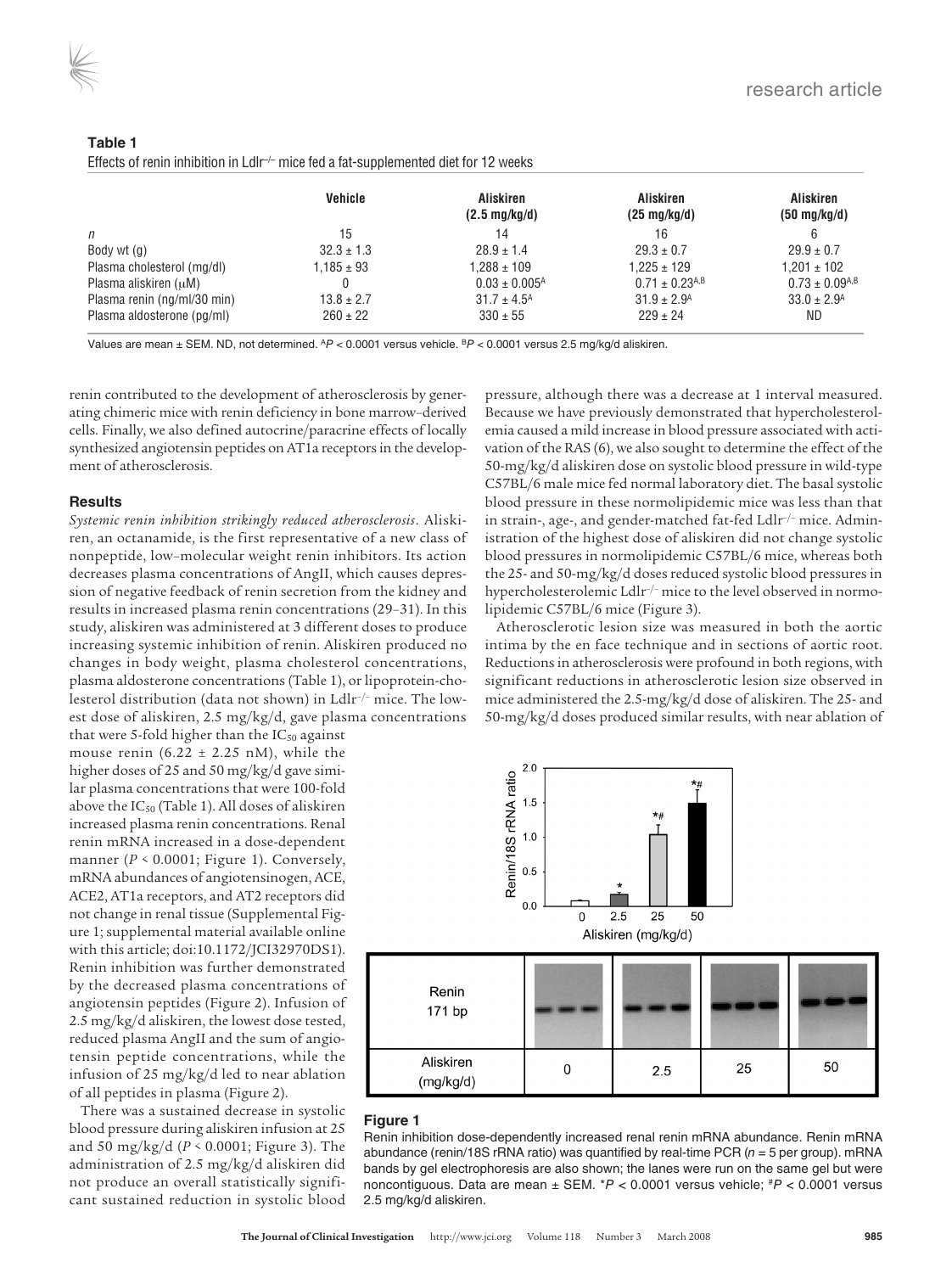

#### **Figure 2**

Renin inhibition dose-dependently decreased angiotensin peptide concentrations in mouse plasma. Angiotensin peptides in mouse plasma were resolved by HPLC and quantified with radioimmunoassay  $(n = 4)$ per group). Data are mean  $\pm$  SEM.  $*P < 0.05$  versus vehicle;  $*P < 0.05$ versus 2.5 mg/kg/d aliskiren.

lesion formation in the aortic arch (Figure 4A). The administration of aliskiren also profoundly reduced atherosclerotic lesion size throughout the aortic root (vehicle,  $0.16 \pm 0.02$  mm<sup>2</sup>; 2.5 mg/kg/d,  $0.09 \pm 0.01$  mm<sup>2</sup>; 25 mg/kg/d,  $0.07 \pm 0.01$  mm<sup>2</sup>; 50 mg/kg/d, 0.05 ± 0.01 mm2; *P <* 0.0001; Figure 4B). All doses of aliskiren produced similar reductions in lesion size in this region.

Increased blood pressure is a consistent risk factor for the development of atherosclerotic diseases in humans (32). Thus, we investigated the association between systolic blood pressure and atherosclerotic lesion size in both aortic arch and root in mice administered different doses of aliskiren. First, we calculated Pearson correlations between systolic blood pressure and (logtransformed) atherosclerotic lesion size within each of the 4 study groups. There were no significant correlations between systolic blood pressure and atherosclerotic lesion size in either aortic arch or root (data not shown). We also used linear regression to express atherosclerotic lesion size in terms of study group assignment and systolic blood pressure (Supplemental Figure 2). Even with adjustment for differences in systolic blood pressure, all doses of aliskiren still significantly reduced atherosclerotic lesion size in both the aortic arch and root ( $P \le 0.001$ ). On the other hand, systolic blood pressure did not predict atherosclerotic lesion size once we controlled for aliskiren dosage.

Immunostaining of atherosclerotic tissue in aortic roots was performed to determine whether reductions in lesion size during renin inhibition were accompanied by changes in cell composition. Immunostaining of lesions demonstrated that the predominance of macrophages in vehicle-infused mice was similar in aliskireninfused mice (Figure 4C).

*Systemic renin inhibition did not affect specific oxidant mechanisms*. AngII has previously been shown to promote macrophage expression of 12/15 lipoxygenase protein, which promotes atherosclerosis in Ldlr–/– mice (33, 34). The abundance of 12/15 lipoxygenase protein was determined in mouse peritoneal macrophages by Western blotting. However, we were unable to demonstrate that aliskiren administration had any effect on macrophage 12/15 lipoxygenase expression (data not shown). We also measured serum titers of autoantibodies against malondialdehyde-LDL (MDA-LDL), which has previously been used as an index of atherosclerosis-related oxidant mechanisms (35). However, serum titers of MDA-LDL autoantibodies were unchanged by aliskiren administration (data not shown).

*Cultured macrophages expressed all components of RAS and synthesized the unique precursor angiotensinogen*. To determine whether macrophages express all components of the classic pathway for angiotensin peptide production, RT-PCR was used with primers that have annealing sites across intronic boundaries for each pair (36). mRNA expression of angiotensinogen, renin, and ACE was detected in mouse macrophages (Supplemental Figure 3A).

The ability of macrophages to secrete angiotensinogen was investigated by Western blotting (Supplemental Figure 3B). Mouse plasma protein had 2 specific bands of angiotensinogen at 52 and 64 kDa, whereas peritoneal macrophage culture medium presented a single band at 64 kDa that was highly glycosylated, as reported previously (36). We have been unable to develop an antibody to detect the presence of secreted renin in a Western blotting format.

The deficiency of renin has the potential to upregulate other enzymes with similar properties, such as cathepsin D (17). However, renin deficiency had no effect on cathepsin D mRNA abundance in macrophages (Supplemental Figure 3C).

*Renin deficiency in bone marrow–derived cells reduced atherosclerotic lesion size unrelated to their AT1a receptors*. Because whole-body inhibition of renin profoundly decreased atherosclerosis, and because isolated macrophages contain all the components for angiotensin peptide synthesis including renin, we examined the effect of renin originating from bone marrow–derived cells. We used the strategy of irradiating Ldlr–/– mice and repopulating with bone marrow–derived cells from renin<sup>+/+</sup> or renin<sup>-/-</sup> mice. Although bone marrow has the potential to differentiate into many cell types, this procedure predominantly repopulates macrophages in atherosclerotic lesions (37).

In Ldlr–/– recipient mice, the renin genotype of bone marrow– derived cells used to repopulate mice had no influence on body weight, wbc counts, plasma cholesterol concentrations, plasma concentrations of aldosterone and renin, or systolic blood pressure (Table 2). The chimeric nature of the mice was confirmed at the termination of the study by genotyping the bone marrow



#### **Figure 3**

Renin inhibition decreased systolic blood pressure in LdIr<sup>-/-</sup> mice. Systolic blood pressure was measured in Ldlr<sup>-/-</sup> mice 1 week prior to pump implantation and during 2, 4, 8, and 12 weeks of drug administration at the indicated doses. Aliskiren was also administered at a dose of 50 mg/kg/d to normal diet–fed Ldlr+/+ C57BL/6 mice (dotted line). Points represent the mean of weekly observations; error bars denote SEM.  $*P < 0.0001$  versus vehicle;  $*P < 0.0001$  versus 2.5 mg/kg/d aliskiren.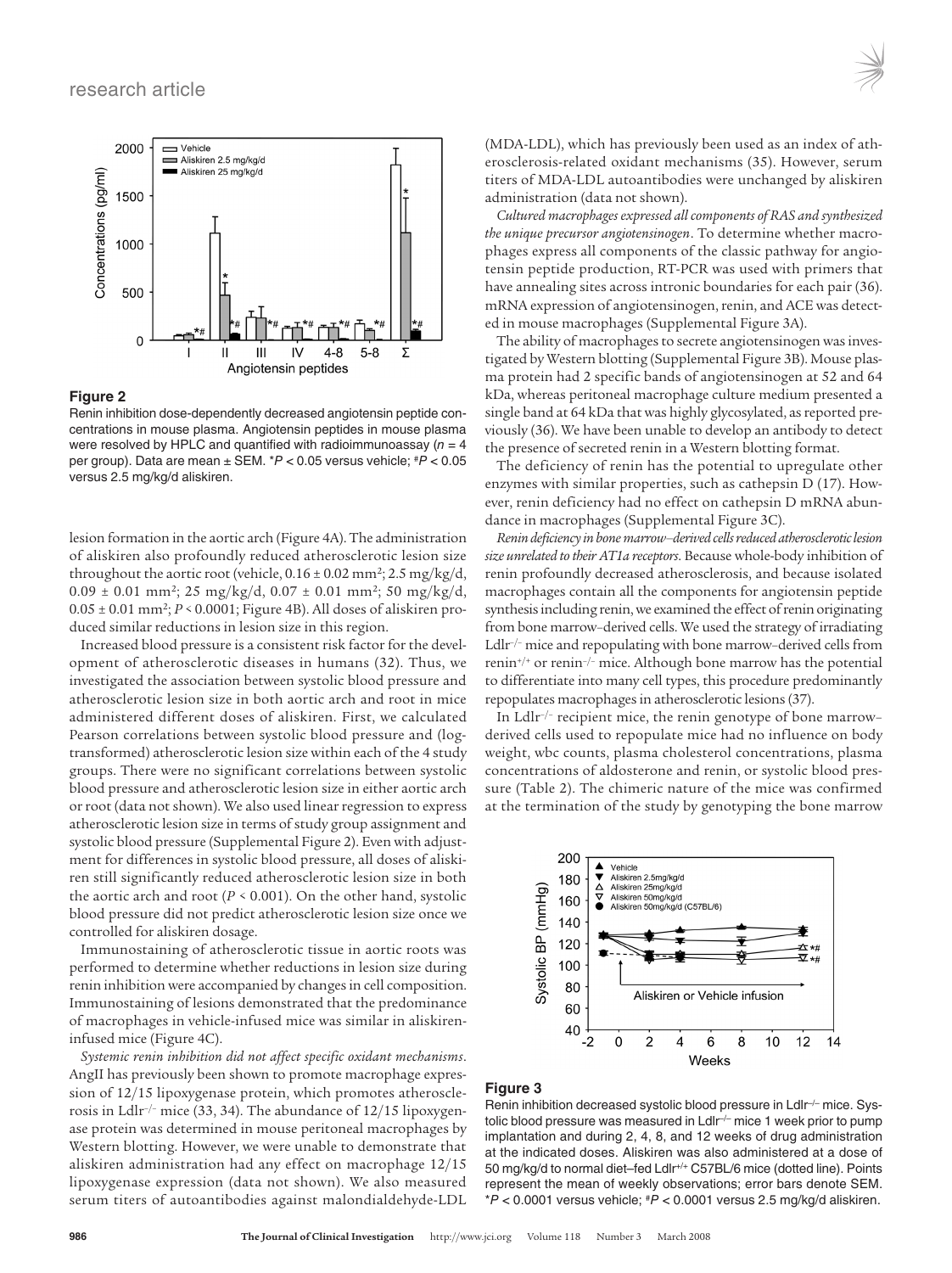

(Figure 5A). Despite the lack of systemic changes, mice repopulated with cells derived from renin<sup>-/-</sup> mice had a large reduction in atherosclerotic lesion size (Figure 5B). Immunostaining of lesions demonstrated that both groups had predominantly macrophagerich lesions. Immunostaining for renin was more apparent in Ldlr<sup>-/-</sup> mice repopulated with cells from renin<sup>+/+</sup> mice compared with cells from renin<sup>-/-</sup> mice (Figure 5C).

To study a potential oxidant mechanism of macrophage renin on atherogenesis, we determined macrophage 12/15 lipoxygenase expression. As with the aliskiren studies, we were unable to detect an effect of renin deficiency on macrophage 12/15 lipoxygenase expression (data not shown). We also determined whether renin deficiency in macrophages altered lipid accumulation. Cultured peritoneal macrophages from renin<sup>+/+</sup> or renin<sup>-/-</sup> mice were incubated in serum-free DMEM in the presence of acetylated LDL (20 μg/ml) for 24 hours. Staining with Oil Red O showed intracellular accumulation of neutral lipid in both renin<sup>+/+</sup> and renin–/– macrophages incubated with acetylated LDL. To quantify the cholesterol content in macrophages incubated with acetylated LDL, we measured unesterified and esterified cholesterol by gas chromatography–mass spectrometric analysis (GC-MS). Renin deficiency in mouse macrophages did not result in any change in acetylated LDL–induced increases in intracellular unesterified and esterified cholesterol (Supplemental Figure 4).

#### **Figure 4**

Renin inhibition reduced atherosclerotic lesion development without overtly altering cellular composition. (**A**) Atherosclerotic lesion size was measured on the intimal surface of aortic arches. Triangles represent individual mice; circles represent the mean; error bars denote SEM. \*P < 0.0001 versus vehicle; #P < 0.01 versus 2.5 mg/kg/d aliskiren. (**B**) Atherosclerotic lesion size was measured in aortic roots. Data are represented throughout the aorta root, with transitions between the sinus and ascending arch depicted as 0. Filled triangles, PBS vehicle  $(n = 14)$ ; filled inverted triangles, 2.5 mg/kg/d aliskiren ( $n = 14$ ); open triangles, 25 mg/kg/d aliskiren ( $n = 15$ ); open inverted triangles, 50 mg/kg/d aliskiren  $(n = 6)$ . Values are mean  $\pm$  SEM. (C) Examples of atherosclerotic lesions immunostained for macrophages and smooth muscle cells. Aortic roots were immunostained using rat anti-mouse CD68 (1:200, left), or a rabbit anti–α-SMA (1:200, right). Original magnification, ×200.

We subsequently defined whether angiotensin peptides generated by macrophages act primarily in an autocrine/paracrine manner to promote lesion formation. Of the AT1 receptor subtypes, only AT1a receptor was detected in macrophages (Figure 6A). Therefore, we performed a bone marrow transplantation study in which we irradiated Ldlr–/– mice and repopulated them with bone marrow-derived cells from AT1a receptor<sup>+/+</sup> or AT1a receptor–/– mice. The parameters described for the renin bone marrow transplantation studies were also unaffected by the AT1a receptor genotype of the bone marrow cells (Table 3). The genotype of the peritoneal macrophages at the end of the study confirmed the chimeric nature of the mice (Figure 6B). Furthermore, in contrast to the profound effects of renin deficiency, we failed to detect any significant effect of AT1a receptor genotype of bone marrow–derived cells on the size of atherosclerotic lesions (Figure 6C).

*Macrophage renin deficiency reduced monocyte adhesion to endothelial cells*. Because renin deficiency in bone marrow–derived cells decreased atherosclerosis unrelated to autocrine effects on macrophage AT1a receptors, we studied whether renin expression in macrophages would affect adhesion of monocytes to endothelial cells, a pivotal process in the initiation and progression of atherosclerosis. Thus, we examined THP-1 monocyte adhesion to HUVECs. Initial studies demonstrated that AngII (10<sup>-7</sup> M for 24 hours) promoted monocyte adhesion to endothelial cells (Figure 7A). AngII-induced monocyte adhesion to HUVECs was not associated with increased endothelial VCAM-1 expression. Although AngII failed to increase VCAM-1 expression, the ability of HUVECs to express this adhesion molecule was confirmed by incubation with TNF-α (Supplemental Figure 5). Antagonism of AngII-induced monocyte adhesion by 10–6 M losartan demonstrated the role of AT1 receptors (Figure 7B). Having defined the role of AngII to promote adhesion, we coincubated confluent endothelial monolayers with peritoneal macrophages harvested from either renin<sup>+/+</sup> or renin<sup>-/-</sup> mice that were cultured in lower chambers of Transwell plates. Monocyte adhesion was significantly increased when HUVECs were coincubated with macrophages from renin<sup>+/+</sup> mice compared with coincubation with macrophages from renin–/– mice (Figure 7C).

#### **Discussion**

*Aliskiren effectively inhibits mouse renin and profoundly reduces atherosclerosis*. The present study demonstrated that renin inhibition reduced the size of atherosclerotic lesions in a dose-dependent manner in Ldlr–/– mice fed a fat-enriched diet. Renin inhibition was achieved by continuous subcutaneous infusion of the novel inhibitor aliskiren. Aliskiren is a potent inhibitor of human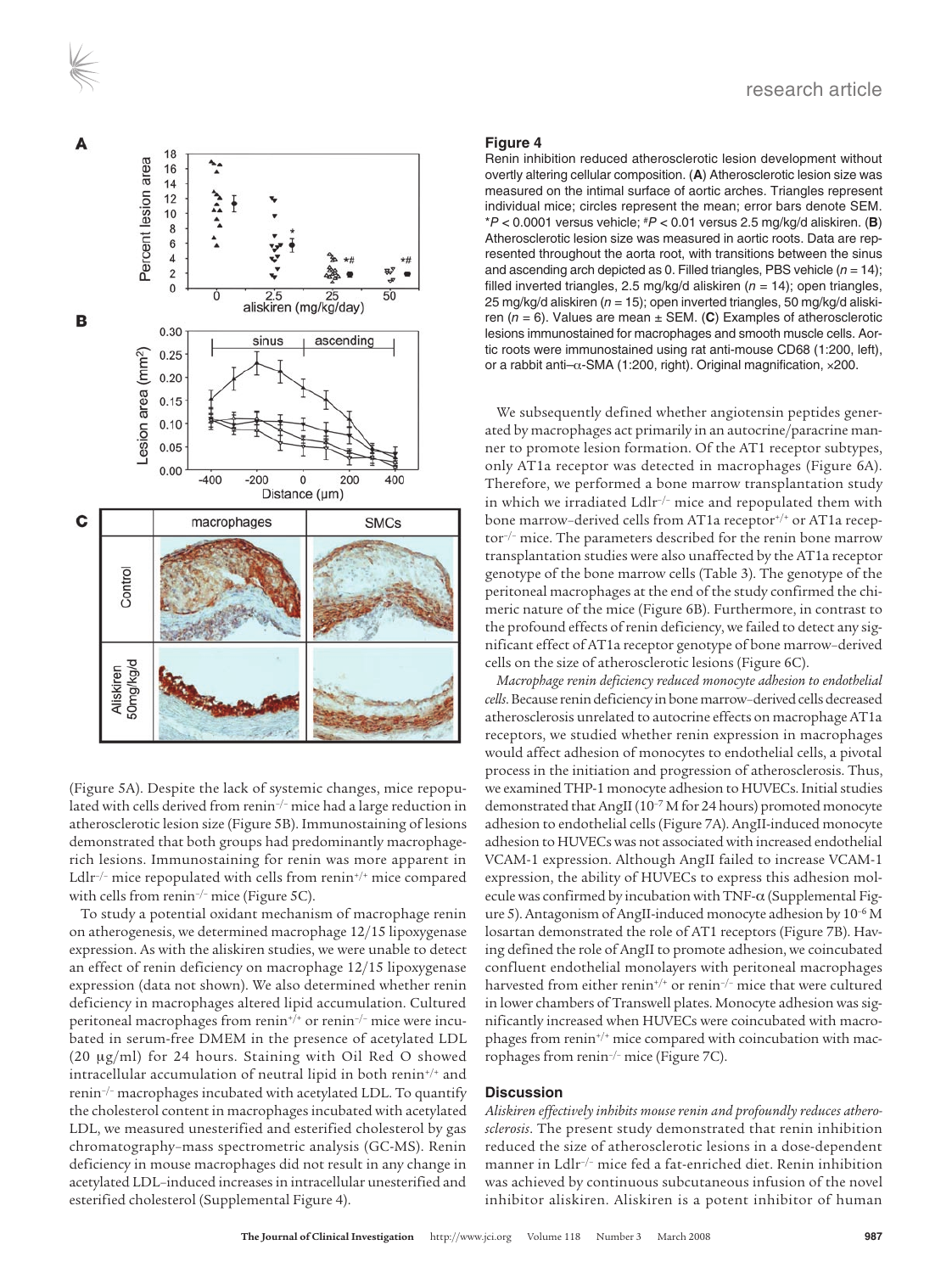#### **Table 2**

Effects of renin deficiency in bone marrow–derived cells in LdIr<sup>-/-</sup> mice fed a fat-supplemented diet for 12 weeks

|                             | $Renin^{+/+}$    | $Renin^{-/-}$    |
|-----------------------------|------------------|------------------|
| п                           | 12               | 10               |
| Body wt (g)                 | $32.5 \pm 0.7$   | $34.6 \pm 0.9$   |
| wbc count $(103/\mu l)$     | $8.2 \pm 1.0$    | $7.5 \pm 0.6$    |
| Plasma cholesterol (mg/dl)  | $1.294 \pm 46$   | $1.357 \pm 54$   |
| Plasma renin (ng/ml/30 min) | $12.5 \pm 1.8$   | $12.0 \pm 1.8$   |
| Plasma aldosterone (pg/ml)  | $274.3 \pm 67.5$ | $302.2 \pm 91.9$ |
| Systolic BP (mmHg)          | $139 \pm 4$      | $137 \pm 3$      |

Values are mean ± SEM.

renin and displays species specificity for various isoforms of renin (30). The  $IC_{50}$  for aliskiren against mouse renin is 1 order of magnitude less effective than on the human enzyme (0.6 nM), but greater than its potency against the rat enzyme (80 nM). The plasma aliskiren concentrations achieved with doses of drug in this study were all above the mouse  $IC_{50}$ . Moreover, the functional inhibitory effect of aliskiren against mouse renin was demonstrated by reductions in plasma angiotensin peptide concentrations, with almost complete ablation of angiotensin peptides in plasma at higher drug doses.

Because renin conversion of angiotensinogen to AngI is the ratelimiting step in AngII formation, renin has long been considered the optimal target for RAS inhibition. Renin inhibition prevents formation of all angiotensin peptides. In contrast, ACE inhibitors do not influence non-ACE pathways such as chymase, while AT1 receptor inhibition increases circulating concentrations of angiotensin peptides. In this study, we found that renin inhibition by aliskiren strikingly reduced atherosclerosis in mice. This contrasts with the effects of AT1a receptor deficiency, which were also profound, but not as efficacious as renin inhibition (6). Also, a survey of the literature for both ACE inhibition and AT1 receptor antagonists shows consistency with regard to reduced atherosclerotic lesion size, but not to the level attained with renin inhibition (7, 12, 14, 15, 38, 39). However, these differences need to be substantiated by comparing the different modes of RAS inhibition within a single study that uses multiple doses.

We have demonstrated previously that hypercholesterolemia was associated with increased RAS activity, as indicated by large increases in plasma concentrations of angiotensinogen and angiotensin peptides (6). In the present study, hypercholesterolemia was associated with increased systolic blood pressure. The role of angiotensin peptides in this elevation was demonstrated by renin inhibition reducing systolic blood pressure to a level observed in normolipidemic mice. Thus, there are several indications that renin inhibition was achieved with aliskiren to a level that affected physiological processes. Effective blockade of the RAS is associated with increased plasma renin concentrations, as demonstrated in the current study. This systemic increase results from release of renin in renal juxtaglomerular cells from AngII-induced negative feedback inhibition. The present results demonstrated that such increases in plasma renin concentration during aliskiren administration did not modulate the vasculoprotective effect of aliskiren. With increased systemic renin concentrations, there is the potential to interact with the recently cloned renin/prorenin receptor to activate fibrotic pathways (40). However, the relevance of high circulating concentrations of renin, and this receptor, to atherogenesis is unknown.



#### **Figure 5**

Renin deficiency in bone marrow–derived cells decreased atherosclerosis in LdIr<sup> $/-$ </sup> recipient mice fed a high-fat diet. (A) PCR confirmed the presence of the disrupted renin gene in bone marrow cells from recipient mice. PCR on bone marrow–derived DNA yielded an amplicon of 265 bp for the wild-type renin allele and 386 bp for the disrupted allele. The lanes were run on the same gel but were noncontiguous. (**B**) Atherosclerotic lesion size was measured on aortic arch intimal surfaces. Individual LdIr<sup>-/-</sup> recipients are represented by open symbols. Means of each group are represented by circles; error bars denote SEM. \*P < 0.001 renin+/+ donor ( $n = 12$ ) versus renin<sup>-/-</sup> donor ( $n = 10$ ). (C) Renin deficiency in bone marrow-derived cells ablated renin expression in macrophages localized to atherosclerotic lesions in the aortic root. Immunostaining was performed in the atherosclerotic lesions of aortic root using rabbit anti-mouse macrophage antisera and a chicken anti-mouse renin IgY. Original magnification, ×200.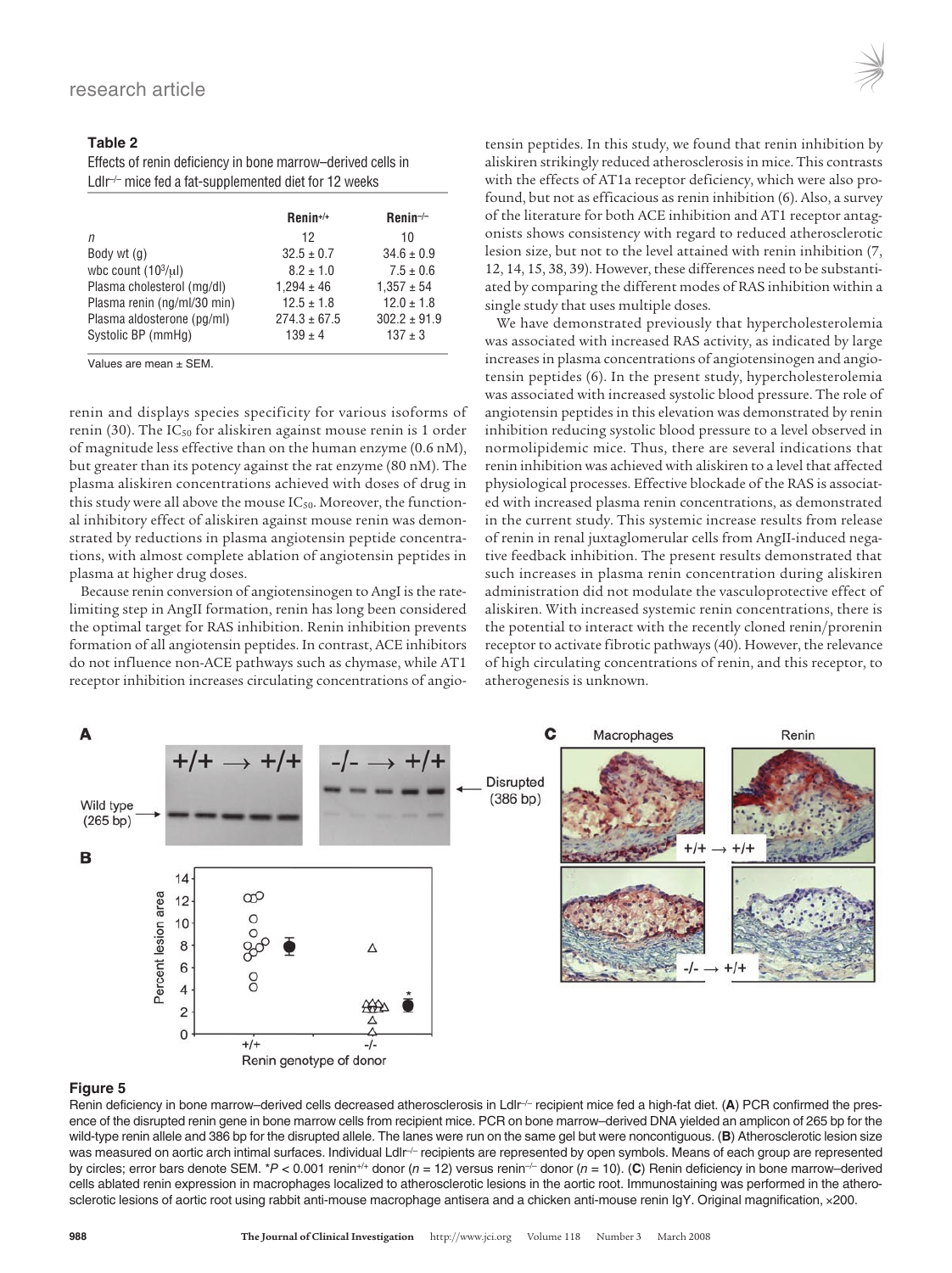



#### **Figure 6**

AT1a receptor deficiency in bone marrow–derived cells did not alter atherosclerotic lesion size. (**A**) RT-PCR confirmed that macrophages expressed mRNA of AT1a receptors (AT1aR), but not of AT1b receptors. Examples of positive controls (adrenal glands and aorta) and macrophages for AT1a receptors, AT1b receptors, and 18S rRNA. Lane 1, adrenal gland; lane 2, aorta; lane 3, macrophages; lane 4, non-RT negative control in adrenal glands. The lanes were run on the same gel but were noncontiguous. (**B**) PCR confirmed the presence of the disrupted AT1a receptor gene in mouse peritoneal macrophages from recipient mice. PCR on macrophagederived DNA yielded an amplicon of 650 bp for wild-type AT1a receptor and 1.1 kb for the disrupted allele. (**C**) Atherosclerotic lesion size was measured on aortic arch intimal surfaces. Individual symbols represent Ldlr<sup>-/-</sup> recipients. Means of each group are represented by circles; error bars denote SEM.  $n = 25$  (AT1a receptor<sup>+/+</sup> donor); 24 (AT1a receptor-/- donor).

Reductions in atherosclerosis following aliskiren administration were profound in both vascular regions in which it was measured, with aortic root lesions having greater reductions than those in aortic arches. While higher doses of aliskiren reduced systolic blood pressure, reductions in atherosclerosis were achieved at doses of aliskiren that showed no persistent changes in blood pressure. In addition, we did not find any significant correlation between systolic blood pressure and atherosclerotic lesion size after we controlled for aliskiren dosage. Previously published studies have also demonstrated that AngII-augmented atherosclerosis is not a direct consequence of its ability to increase blood pressure. For example, while both AngII and norepinephrine increased blood pressure to the same extent in apoE–/– mice, only AngII accelerated atherosclerosis (10). Furthermore, the profound decreases in atherosclerotic lesion size during administration of AT1 receptor antagonists were not observed with either hydralazine or amlodipine when administered at doses resulting in equivalent reductions in systolic blood pressure (7, 41). Thus, while increased systolic blood pressure is frequently associated with atherosclerosis, the stimulus for the hypertension appears to be the major determinant of atherogenesis rather than pressure per se (42).

AngII is well known to augment specific oxidant pathways (43). This has been particularly well documented for the NADPH system in smooth muscle cells (43). AngII stimulation of this oxidant system has been consistently demonstrated to promote smooth muscle cell hypertrophy and hyperplasia (43, 44). However, NADPH oxidase has a poorly defined role in the development of atherosclerosis. Deficiency of p47phox has previously been noted to decrease atherosclerotic lesion size in the aortic arch, but not the aortic root (45), while no effects were determined in another study (46). Furthermore, gp91phox deficiency had no effect on atherosclerotic lesion size (47). More emphasis regarding atherogenic mechanisms has been placed on extracellular oxidant processes that have led to the formation of protein adducts. Specific subtypes of lipoxygenases have been consistently linked to the atherogenic process (48). Previous studies have demonstrated that incubation of AngII with mouse peritoneal macrophages and J774 cells upregulated 12/15 lipoxygenase abundance and activity (33). However, we were unable to demonstrate any difference in 12/15 lipoxygenase activity in macrophages from mice with profound renin inhibition. A more general index of oxidant stress has been the serum titers of autoantibodies to oxidatively modified proteins. Again, we were unable to detect any difference in the serum titers of autoantibodies to one of the most commonly described adducts, malondialdehyde. Thus, we were unable to define oxidant stress mechanisms that were associated with the profound reduction in atherosclerosis promoted by renin inhibition.

Deficiency of AT1a receptors has previously been shown to greatly decrease atherosclerotic lesion size in hyperlipidemic mice (6, 7). Although no direct comparisons have been performed, the relative extent of reductions in lesion size in the present study appeared larger during renin inhibition than that previously observed in mice with AT1a receptor deficiency or pharmacological blockade. Direct comparisons of the efficacy of renin inhibition, AT1 receptor blockade, and ACE inhibition on reduction in atherosclerotic lesion size are complicated by the definition of comparable inhibition for these 3 different mechanisms. However, the profound reductions in angiotensin peptides in this study do obviate the interpretation that the reductions in lesion size during AT1a receptor blockade were caused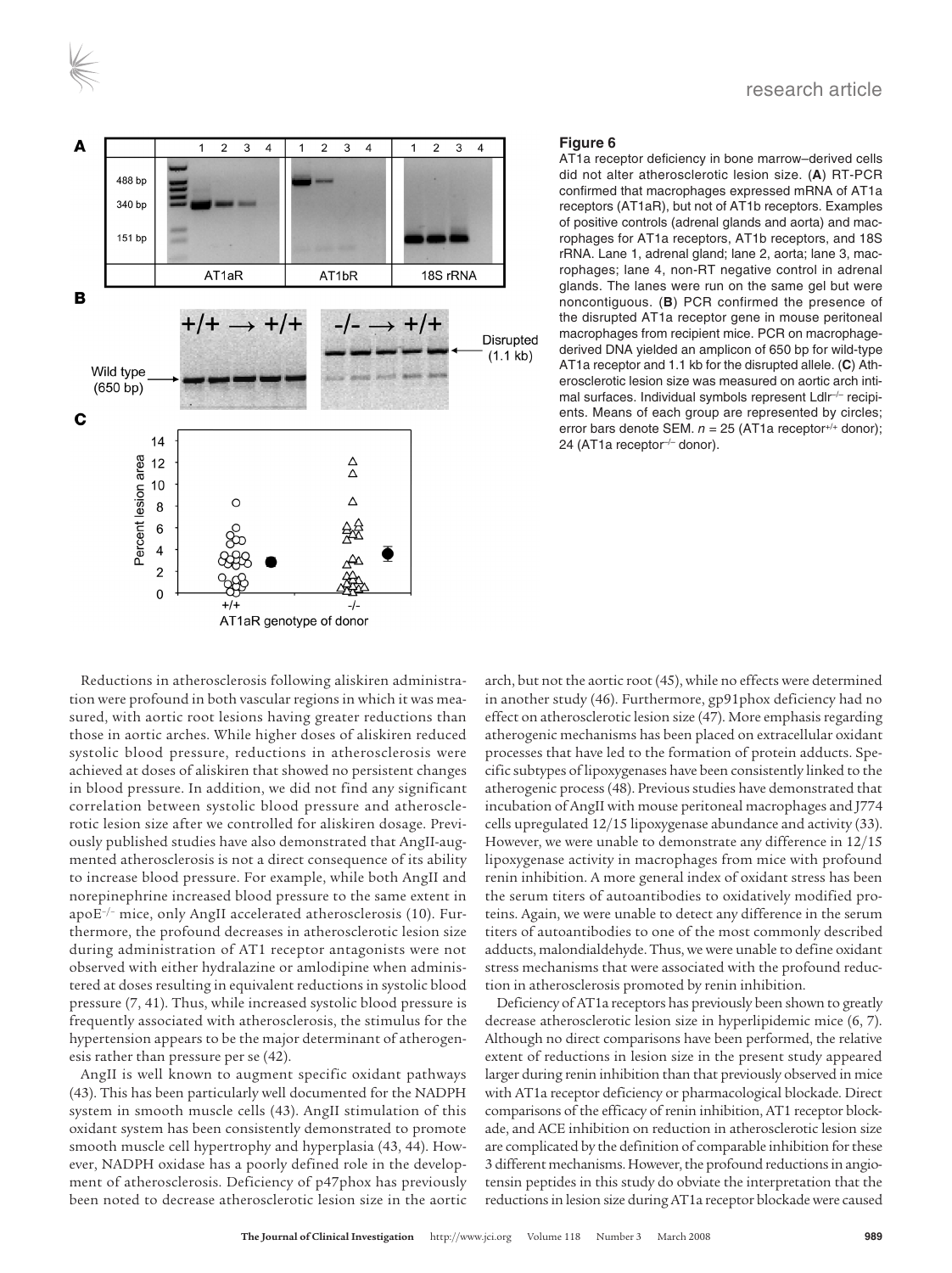#### **Table 3**

Effects of AT1a receptor deficiency in bone marrow–derived cells in Ldlr–/– mice fed a fat-supplemented diet for 12 weeks

|                             | $AT1a$ receptor+/+ | AT1a receptor- $\prime$ - |
|-----------------------------|--------------------|---------------------------|
| n                           | 25                 | 24                        |
| Body wt (g)                 | $28.0 \pm 0.9$     | $29.2 \pm 0.7$            |
| wbc count $(103/\mu l)$     | $11.4 \pm 0.5$     | $10.5 \pm 0.8$            |
| Plasma cholesterol (mg/dl)  | $621 \pm 43$       | $671 \pm 33$              |
| Plasma renin (ng/ml/30 min) | $19.8 \pm 5.1$     | $27.4 \pm 4.8$            |

Values are mean ± SEM.

by enhanced stimulation of AT2 receptors (39, 49, 50). Furthermore, these data demonstrate the benefit of inhibiting the synthesis of all angiotensin peptides on the development of atherosclerosis.

*Renin deficiency in bone marrow–derived cells decreases atherosclerosis via the inhibition of monocyte adhesion to endothelial cells in the vascular wall*. The major source of systemic concentrations of renin is the renal juxtaglomerular cells. While renin has been detected in several extrarenal tissues, it is unclear whether the levels of renin produced in extrarenal tissues is sufficient to have biological effects (20). In a previous study, we demonstrated that renin protein was detected by immunostaining in mouse atherosclerotic lesions (6). However, the renin detected in lesions may result from delivery of renin from other sources with retention by a receptor-based system (40, 51). In the current study, we demonstrated that cultured macrophages express a complete RAS, including renin mRNA. Furthermore, the creation of chimeric mice with renin deficiency in infiltrating macrophages clearly demonstrated that reductions in atherosclerosis could be achieved through deficiency of macrophage-derived renin. Importantly, reductions in atherosclerosis were seen in chimeric mice repopulated with renin-deficient bone marrow that exhibited no changes in plasma renin concentrations, demonstrating a pivotal role for macrophage-derived renin in atherosclerosis.

AngII has the potential to interact with many cell types to augment the atherogenic process. These include endothelial cells, smooth muscle cells, and macrophages. One potential mechanism by which renin within macrophages could be exerting its effect is the autocrine/paracrine effects of generated angiotensin peptides on macrophages. Our present results demonstrate that the absence of AT1a receptors in bone marrow–derived cells had no effect on lesion size in Ldlr<sup>-/-</sup> mice. This result is consistent with previous studies in our laboratory demonstrating that AT1a receptor deficiency in bone marrow–derived cells had minimal effects on AngII-induced atherosclerosis (11). These results indicate that macrophages are not the target cell type for AT1a receptors as a mediator of atherosclerosis.

The initiation and progression of atherosclerotic lesions is associated with monocyte adhesion to an intact endothelial surface (52, 53). Consistent with previous studies (54–57), we found that AngII augmented monocyte adhesion to endothelial cells. This was inhibited by incubation of endothelial cells with the AT1 receptor antagonist losartan. Monocyte adhesion to endothelial cells stimulated by macrophages from renin+/+ mice was attenuated by macrophages from renin–/– mice. These findings are consistent with macrophage-derived angiotensin peptides contributing to atherosclerosis via the effects on endothelial AT1 receptors. Our studies failed to demonstrate an association of augmented monocyte adhesion with increased endothelial VCAM-1 expression. While there has been a previous report of AngII increasing VCAM-1 expression in endothelial cells (58), in agreement with the present study, others have also failed to demonstrate increased VCAM-1 (55–57, 59). Thus, the in vitro data are consistent with AngII facilitating monocyte adhesion, although the regulator of this effect has not been identified. Because endothelial cells possess AT1a receptors and the function of this cell type regulates lesion development, future in vivo studies are needed to explore this axis using AT1a receptor–floxed mice.

In conclusion, renin inhibition profoundly decreased formation of atherosclerosis. Importantly, reductions in atherosclerosis were evident in Ldlr<sup>-/-</sup> mice with deficiency of renin in bone marrowderived cells, invoking a prominent role for macrophage-derived renin in atherosclerosis.

#### **Methods**

#### *Mice and diet*

Ldlr–/– (B6.129S7-Ldlrtm1Her, stock no. 002207), AT1a receptor–/– (B6.129P2- Agtr1atm1Unc, stock no. 002682), and age-matched C57BL/6 male mice (stock no. 000664) were obtained from The Jackson Laboratory. Male renin–/– mice on a C57BL/6 background (N9) were generated as previously described (60). LDLR and AT1a receptor genotypes were determined by PCR as described previously (6). Renin genotyping used the



#### **Figure 7**

Renin deficiency in mouse macrophages markedly reduced monocyte adhesion to endothelial cells. (**A**) AngII resulted in increased THP-1 monocyte adhesion to endothelial cells. The adhesion assay was performed by coincubation of 10<sup>-7</sup> M AngII with HUVECs for 18 hours. Values (mean ± SEM) represent cell number of each well relative to vehicle per HPF ( $n = 4$  per group).  $P = 0.009$  versus vehicle. (**B**) The AT1 receptor antagonist losartan inhibited AngII-induced THP-1 monocyte adhesion to endothelial cells. The adhesion assay was performed by coincubation of 10–7 M AngII and 10–6 M losartan. Losartan was added 2 hours prior to the addition of AngII to cultured HUVECs. Values (mean ± SEM) represent cell number of each well relative to losartan per HPF (n = 3 per group). \*P < 0.001 versus AngII. (**C**) Renin deficiency resulted in decreased THP-1 monocyte adhesion to HUVECs. Cultured peritoneal macrophages from renin<sup>+/+</sup> or renin<sup>-/-</sup> mice were coincubated with HUVECs for 24 hours, and an adhesion assay was then performed. Values (mean ± SEM) represent cell number of each well relative to renin<sup>-/-</sup> per HPF ( $n = 4$  per group). \*P = 0.03 versus renin<sup>+/+</sup>.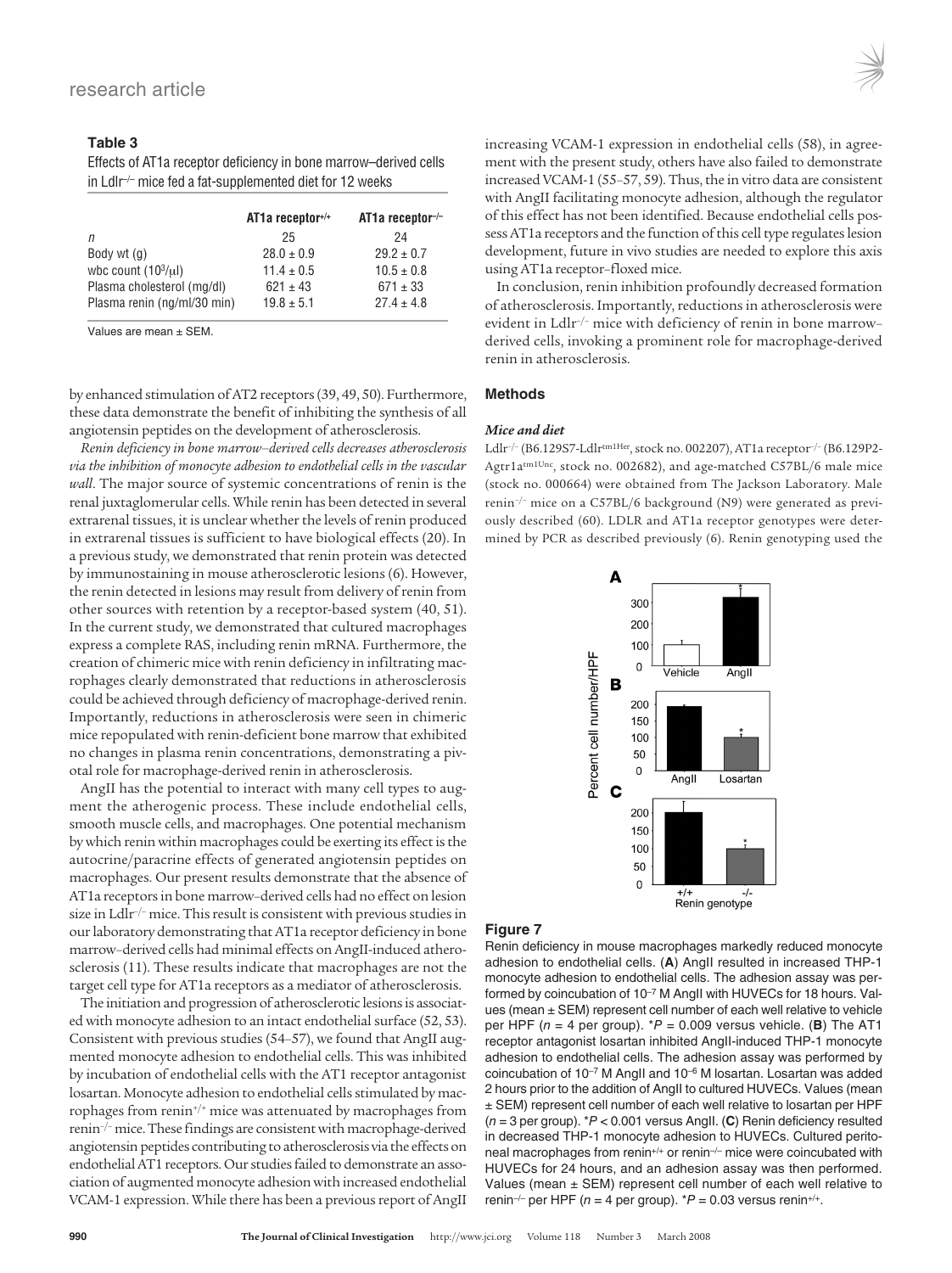following primers: 5′-ACTCTTGTTGCTCTGGAGTCCTT-3′, 5′-AGTAG-TAGAAGGGGGAGTTGTGG-3′, 5′-GCTACCCGTGATATTGCTGAA-3′, and 5′-CTTCCCAAAGCTGGCTTATTC-3′. The resultant wild-type and deficient allele bands were 265 and 386 bp, respectively. All mice were backcrossed 10 times into a C57BL/6 background. Littermates were selected for the studies reported in this manuscript.

All mice were maintained in a barrier facility and fed normal mouse laboratory diet. To induce hypercholesterolemia, mice were changed to a diet supplemented with saturated fat (milk fat 21% wt/wt) and cholesterol (0.15% wt/wt, diet no. TD88137; Harlan Teklad). All studies were performed with the approval of the University of Kentucky Institutional Animal Care and Use Committee.

#### *Aliskiren administration*

Model 2004 Alzet mini-osmotic pumps (Durect Corp.) were implanted into male Ldlr–/– or C57BL/6 mice at the age of 6–8 weeks. Pumps were filled with either PBS (*n* = 15) or solutions of aliskiren dissolved in PBS (2.5 mg/kg/d, *n =* 14; 25 mg/kg/d, *n =* 16; 50 mg/kg/d, *n =* 6) and replaced at 28-day intervals to continuously deliver solutions for a total of 12 weeks in Ldlr<sup>-/-</sup> mice (8, 9). Aliskiren (50 mg/kg/d) was infused for 4 weeks in C57BL/6 mice (*n =* 8).

#### *Irradiation and bone marrow repopulation*

This procedure was performed as described previously (11). Bone marrow was harvested from renin<sup>+/+</sup> or renin<sup>-/-</sup> and AT1a receptor<sup>+/+</sup> or AT1a receptor<sup>-/-</sup> male mice (6-8 weeks old) and injected ( $1 \times 10^7$  cells/mouse) into age-matched male Ldlr–/– recipient mice that had been irradiated. Four weeks after bone marrow repopulation, recipient mice were changed to a diet supplemented with fat for 12 weeks.

#### *Systolic blood pressure measurements*

Systolic blood pressure was measured using the Visitech tail cuff system (BP-2000 Visitech Systems) as described previously (38, 61). Systolic blood pressure measurements were performed 1 week before osmotic pump implantation and 2, 4, 8, and 12 weeks after implantation or 4, 8, and 12 weeks after bone marrow transplantation.

#### *Measurement of plasma components*

*Lipid*. Plasma cholesterol concentrations and lipoprotein cholesterol distributions were determined as described previously (9).

*RAS*. Concentrations of angiotensin peptides were determined by resolving plasma by HPLC and performing a radioimmunoassay on the fractions as described previously (62). Plasma renin and aldosterone concentrations were measured as described previously (6). For determination of the  $IC_{50}$ for aliskiren, plasma (8 μl) from 3-month fat-fed Ldlr–/– mice (*n* = 3) was incubated with an excess of rat angiotensinogen in the absence and presence of aliskiren (0.01–100 nM) for 30 minutes at 37°C. AngI was measured by radioimmunoassay (Diagnostic Systems Laboratories).

*Aliskiren concentration*. Plasma concentrations of aliskiren were measured by liquid chromatography/mass spectrometry as described previously (63).

*Oxidation autoantibody titers*. Serum autoantibodies to MDA-LDL were measured by ELISA as described previously (64).

#### *Atherosclerosis quantification*

Atherosclerosis was quantified both on the aortic intima of the arch and in the root as described previously (65, 66).

#### *Cholesterol content in macrophages*

Resident mouse peritoneal macrophages were obtained from male renin<sup>+/+</sup> or renin–/– mice (6–8 weeks old) as described previously (67). Cells were incubated with DMEM supplemented with 10% vol/vol FBS and antibiotics (penicillin G, 100 IU/ml, and streptomycin, 100 μg/ml) overnight. Cells were washed with serum-free DMEM to remove nonadherent cells, and monolayers were incubated in serum-free DMEM in the presence of acetylated LDL (20 μg/ml; Intracel) for 24 hours. Macrophages were extracted with chloroform/methanol at a 2:1 ratio with 5α-cholestane added as an internal standard. Lipid extracts were dissolved in methylene chloride. Unesterified cholesterol was quantified by GC-MS using a CP-3800 gas chromatograph and a Saturn 2200 mass spectrometry (Varian) equipped with a DB-5 MS column (J & W Scientific Inc.). Saponification was performed to determine total cholesterol. Cholesterol measurements were normalized to cellular protein.

#### *mRNA abundance of RAS components*

RNA was harvested from mouse tissues and peritoneal macrophages using the SV Total RNA Isolation System (Promega). RT-PCR or real-time PCR was performed as described previously (6, 36). mRNA abundances were calculated with normalization to either 18S rRNA or β-actin. Nontemplate and non-RT reactions were used as negative controls.

#### *Immunostaining*

Macrophages were detected using rat anti-mouse CD68 (FA-11, catalog no. MCA 1957; Serotec) or rabbit anti-mouse macrophage serum (catalog no. AIA31240; Accurate Chemical Company) as described previously (6). Smooth muscle cells and endothelial cells were detected using rabbit anti– α-SMA (catalog no. ab5694; Abcam) and biotin-conjugated rat anti-mouse CD31 monoclonal antibody (PECAM-1, catalog no. 553371; BD Biosciences — Pharmingen), respectively. Immunostaining was performed on frozen sections, with appropriate negative controls, as described previously (64, 68).

#### *Adhesion assay*

HUVECs were isolated from human umbilical cords obtained from the University of Kentucky Labor and Delivery unit and cultured in M199 media supplemented with 20% FBS as described previously (69). Passages 1–5 were grown to confluence in cell culture inserts coated with human fibronectin (catalog no. 354492; BD). Plates were washed with PBS, and monolayers were incubated in M199 media with FBS (1% vol/vol) overnight. Cells were incubated for 24 hours with AngII ( $10^{-7}$  M), losartan ( $10^{-6}$  M), or peritoneal macrophages from renin<sup>+/+</sup> or renin<sup>-/-</sup> mice placed in the lower chamber. Adhesion assays were performed as described by Huber et al. (70). Briefly, THP-1 cells were stimulated by TNF- $\alpha$  (10 ng/ml) and then labeled with calcein AM (catalog no. C-3099; Invitrogen). Labeled cells  $(5 \times 10^4$ /well) were added to the upper chamber of each well. After incubating for 30 minutes at 37°C, unbound cells were washed off, and bound THP-1 cells were fixed with glutaraldehyde (1% wt/vol). Bound monocytes were counted by an inverted phase-contrast microscope. A minimum of 4 high-power fields (HPFs) of each well were counted by at least 2 observers that were blinded to the experimental design. The percent adhesion was calculated as the mean cell number of each well relative to the mean cell number of vehicle.

#### *Western blotting analyses*

Western blotting analyses of angiotensinogen in plasma and cultured macrophage medium, and 12/15 lipoxygenase in macrophages were performed as described previously (6, 71). Western blotting of VCAM-1 in cultured HUVECs was performed using mouse anti-human CD106 (catalog no. 555645; BD Biosciences — Pharmingen).

#### *Statistics*

To compare 2 groups on a continuous response variable, we used a 2-sample *t* test. To compare more than 2 groups on a continuous response variable, we used 1-way ANOVA; however, if the assumptions for the ANOVA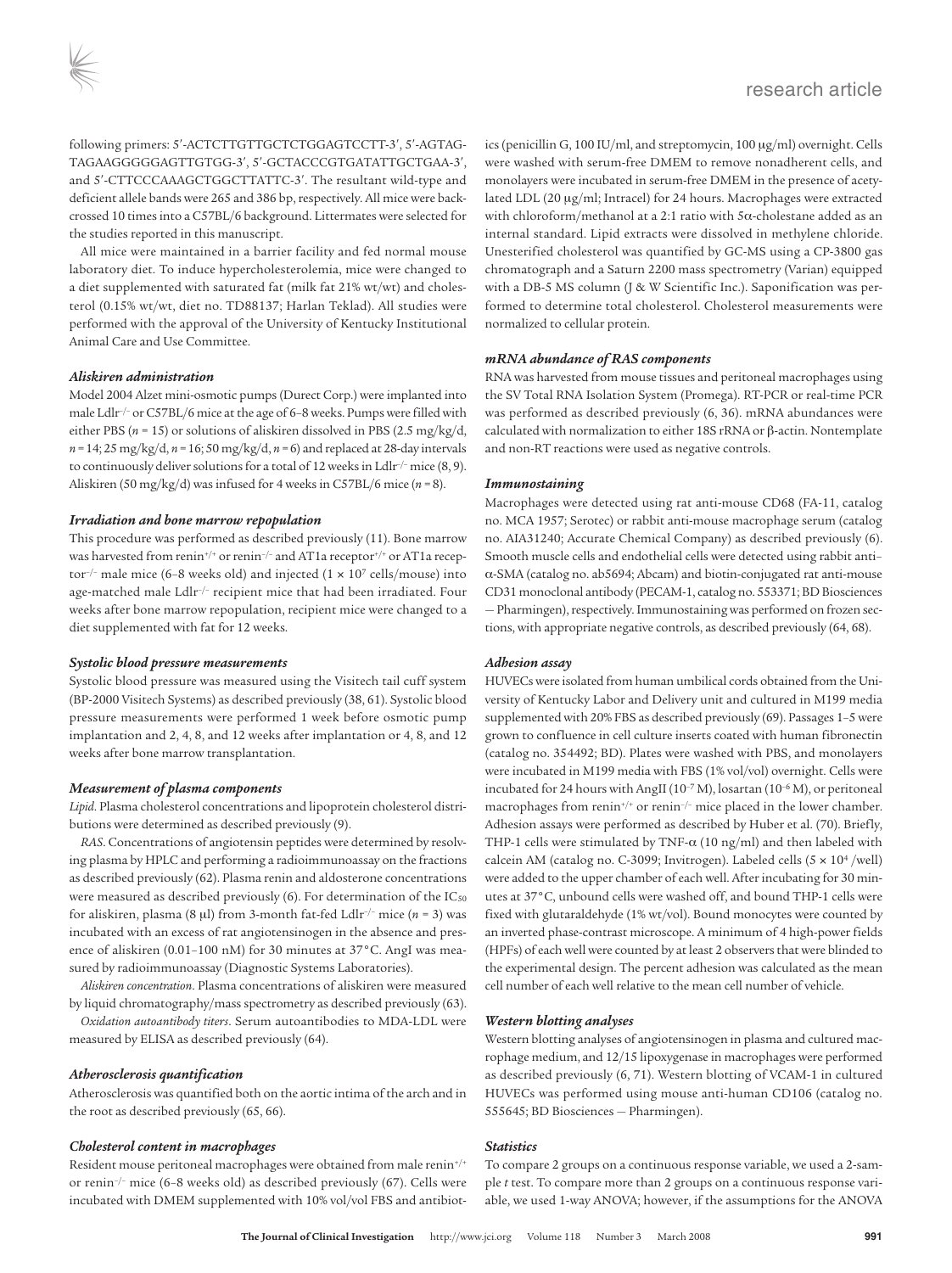were not satisfied, we either performed the ANOVA on log-transformed values or used the Kruskal-Wallis procedure. For repeated-measures data, we fitted an appropriate linear mixed model. Relationships between systolic blood pressure and atherosclerotic lesion size were analyzed using Pearson correlations and linear regression models. A *P* value less than 0.05 was considered statistically significant. Data are presented as mean ± SEM. SAS version 9.1 (SAS Institute) was used to carry out data analyses.

#### **Acknowledgments**

These studies were supported by Novartis Institute for Biomedical Research, the National Institutes of Health (grant HL62846), and an American Heart Association Ohio Valley Postdoctoral Fellowship to H. Lu. We acknowledge the skilled technical assistance of Deborah Howatt, Jessica Moorleghen, and Victoria English. The authors also thank Weiyi Zheng (Novartis) for performing mea-

- 1. Ferrario, C.M. 2002. Angiotensin I, angiotensin II and their biologically active peptides. *J. Hypertens.* **20**:805–807.
- 2. Cesari, M., Rossi, G.P., and Pessina, A.C. 2002. Biological properties of the angiotensin peptides other than angiotensin II: implications for hypertension and cardiovascular diseases. *J. Hypertens.* **20**:793–799.
- 3. Carey, R.M., and Siragy, H.M. 2003. Newly recognized components of the renin-angiotensin system: potential roles in cardiovascular and renal regulation. *Endocr. Rev.* **24**:261–271.
- 4. Santos, R.A., et al. 2003. Angiotensin-(1-7) is an endogenous ligand for the G protein-coupled receptor Mas. *Proc. Natl. Acad. Sci. U. S. A.* **100**:8258–8263.
- 5. Moeller, I., Chai, S.Y., Smith, I., Lew, R., and Mendelsohn, F.A. 1998. Haemorphin peptides may be endogenous ligands for brain angiotensin AT4 receptors. *Clin. Exp. Pharmacol. Physiol. Suppl.* **25**:S68–S71.
- 6. Daugherty, A., Rateri, D.L., Lu, H., Inagami, T., and Cassis, L.A. 2004. Hypercholesterolemia stimulates angiotensin peptide synthesis and contributes to atherosclerosis through the AT1A receptor. *Circulation.* **110**:3849–3857.
- 7. Wassmann, S., et al. 2004. Inhibition of dietinduced atherosclerosis and endothelial dysfunction in apolipoprotein E/Angiotensin II type 1A receptor double-knockout mice. *Circulation.* **110**:3062–3067.
- 8. Daugherty, A., and Cassis, L. 1999. Chronic angiotensin II infusion promotes atherogenesis in low density lipoprotein receptor –/– mice. *Ann. N. Y. Acad. Sci.* **892**:108–118.
- 9. Daugherty, A., Manning, M.W., and Cassis, L.A. 2000. Angiotensin II promotes atherosclerotic lesions and aneurysms in apolipoprotein E-deficient mice. *J. Clin. Invest.* **105**:1605–1612.
- 10. Weiss, D., Kools, J.J., and Taylor, W.R. 2001. Angiotensin II-induced hypertension accelerates the development of atherosclerosis in ApoE-deficient mice. *Circulation.* **103**:448–454.
- 11. Cassis, L.A., Rateri, D.L., Lu, H., and Daugherty, A. 2007. Bone marrow transplantation reveals that recipient AT1a receptors are required to initiate angiotensin II-induced atherosclerosis and aneurysms. *Arterioscler. Thromb. Vasc. Biol.* **27**:380–386.
- 12. Candido, R., et al. 2002. Prevention of accelerated atherosclerosis by angiotensin-converting enzyme inhibition in diabetic apolipoprotein E-deficient mice. *Circulation.* **106**:246–253.
- 13. Hayek, T., et al. 2002. Ramipril administration to atherosclerotic mice reduces oxidized low-density lipoprotein uptake by their macrophages and blocks the progression of atherosclerosis. *Atherosclerosis.* **161**:65–74.
- 14. da Cunha, V., et al. 2005. Enalapril attenuates angiotensin II-induced atherosclerosis and vascular inflammation. *Atherosclerosis.* **178**:9–17.

surements of plasma aliskiren concentrations, John May (University of Kentucky) for performing GC-MS cholesterol assays, and Thomas E. Curry (University of Kentucky) for providing human umbilical cords for HUVECs.

Received for publication June 12, 2007, and accepted in revised form January 2, 2008.

Address correspondence to: Alan Daugherty or Lisa A. Cassis, Wethington Building, Room 521, 900 S. Limestone Street, University of Kentucky, Lexington, Kentucky 40536-0200, USA. Phone: (859) 323-4933 ext. 81389; Fax: (859) 257-3646; E-mail: Alan.Daugherty@uky.edu (A. Daugherty). Phone: (859) 323- 4933 ext. 81400; Fax: (859) 257-3646; E-mail: Lcassis@uky.edu (L.A. Cassis).

- 15. Candido, R., et al. 2004. Irbesartan but not amlodipine suppresses diabetes-associated atherosclerosis. *Circulation.* **109**:1536–1542.
- 16. Cassis, L.A., Lynch, K.R., and Peach, M.J. 1988. Localization of angiotensinogen messenger RNA in rat aorta. *Circ. Res.* **62**:1259–1262.
- 17. Dostal, D.E., and Baker, K.M. 1999. The cardiac renin-angiotensin system: conceptual, or a regulator of cardiac function? *Circ. Res.* **85**:643–650.
- 18. De Mello, W.C., and Danser, A.H. 2000. Angiotensin II and the heart: on the intracrine renin-angiotensin system. *Hypertension.* **35**:1183–1188.
- 19. Bataller, R., et al. 2003. Activated human hepatic stellate cells express the renin-angiotensin system and synthesize angiotensin II. *Gastroenterology.* **125**:117–125.
- 20. Danser, A.H. 2003. Local renin-angiotensin systems: the unanswered questions. *Int. J. Biochem. Cell Biol.* **35**:759–778.
- 21. Diet, F., et al. 1996. Increased accumulation of tissue ACE in human atherosclerotic coronary artery disease. *Circulation.* **94**:2756–2767.
- 22. Ohishi, M., et al. 1997. Enhanced expression of angiotensin-converting enzyme is associated with progression of coronary atherosclerosis in humans. *J. Hypertens.* **15**:1295–1302.
- 23. Potter, D.D., Sobey, C.G., Tompkins, P.K., Rossen, J.D., and Heistad, D.D. 1998. Evidence that macrophages in atherosclerotic lesions contain angiotensin II. *Circulation.* **98**:800–807.
- 24. Gomez, R.A., et al. 1993. Leukocytes synthesize angiotensinogen. *Hypertension.* **21**:470–475.
- 25. Iwai, N., Inagami, T., Ohmichi, N., and Kinoshita, M. 1996. Renin is expressed in rat macrophage/ monocyte cells. *Hypertension.* **27**:399–403.
- 26. Okamura, A., et al. 1999. Upregulation of renin-angiotensin system during differentiation of monocytes to macrophages. *J. Hypertens.* **17**:537–545.
- 27. Mehta, P.K., and Griendling, K.K. 2007. Angiotensin II cell signaling: physiological and pathological effects in the cardiovascular system. *Am. J. Physiol. Cell Physiol.* **292**:C82–C97.
- 28. Savoia, C., and Schiffrin, E.L. 2006. Inhibition of the renin angiotensin system: implications for the endothelium. *Curr. Diab. Rep.* **6**:274–278.
- 29. Nussberger, J., Wuerzner, G., Jensen, C., and Brunner, H.R. 2002. Angiotensin II suppression in humans by the orally active renin inhibitor Aliskiren (SPP100): comparison with enalapril. *Hypertension.* **39**:E1–E8.
- 30. Wood, J.M., et al. 2003. Structure-based design of aliskiren, a novel orally effective renin inhibitor. *Biochem. Biophys. Res. Commun.* **308**:698–705.
- 31. Azizi, M., Webb, R., Nussberger, J., and Hollenberg, N.K. 2006. Renin inhibition with aliskiren: where are we now, and where are we going? *J. Hypertens.* **24**:243–256.
- 32. Pickering, T.G., et al. 2005. Recommendations for

imental animals: part 1: blood pressure measurement in humans: a statement for professionals from the Subcommittee of Professional and Public Education of the American Heart Association Council on High Blood Pressure Research. *Circulation.* **111**:697–716.

blood pressure measurement in humans and exper-

- 33. Scheidegger, K.J., Butler, S., and Witztum, J.L. 1997. Angiotensin II increases macrophage-mediated modification of low density lipoprotein via a lipoxygenase-dependent pathway. *J. Biol. Chem.* **272**:21609–21615.
- 34. George, J., et al. 2001. 12/15-lipoxygenase gene disruption attenuates atherogenesis in LDL receptordeficient mice. *Circulation.* **104**:1646–1650.
- 35. Palinski, W., et al. 1994. ApoE-deficient mice are a model of lipoprotein oxidation in atherogenesis — Demonstration of oxidation-specific epitopes in lesions and high titers of autoantibodies to malondialdehyde-lysine in serum. *Arterioscler. Thromb.* **14**:605–616.
- 36. Lu, H., Boustany-Kari, C.M., Daugherty, A., and Cassis, L.A. 2007. Angiotensin II increases adipose angiotensinogen expression. *Am. J. Physiol. Endocrinol. Metab.* **292**:E1280–E1287.
- 37. Bentzon, J.F., et al. 2006. Smooth muscle cells in atherosclerosis originate from the local vessel wall and not circulating progenitor cells in ApoE knockout mice. *Arterioscler. Thromb. Vasc. Biol.* **26**:2696–2702.
- 38. Daugherty, A., Manning, M.W., and Cassis, L.A. 2001. Antagonism of AT2 receptors augments Angiotensin II-induced abdominal aortic aneurysms and atherosclerosis. *Br. J. Pharmacol.* **134**:865–870.
- 39. Strawn, W.B., Chappell, M.C., Dean, R.H., Kivlighn, S., and Ferrario, C.M. 2000. Inhibition of early atherogenesis by losartan in monkeys with diet-induced hypercholesterolemia. *Circulation.* **101**:1586–1593.
- 40. Nguyen, G., et al. 2002. Pivotal role of the renin/ prorenin receptor in angiotensin II production and cellular responses to renin. *J. Clin. Invest.* **109**:1417–1427.
- 41. Doran, D.E., Weiss, D., Zhang, Y., Griendling, K.K., and Taylor, W.R. 2007. Differential effects of AT(1) receptor and Ca(2+) channel blockade on atherosclerosis, inflammatory gene expression, and production of reactive oxygen species. *Atherosclerosis.* **195**:39–47.
- 42. Lu, H., Cassis, L.A., and Daugherty, A. 2007. Atherosclerosis and arterial blood pressure in mice. *Curr. Drug Targets.* **8**:1181–1189.
- 43. Griendling, K.K., Minieri, C.A., Ollerenshaw, J.D., and Alexander, R.W. 1994. Angiotensin II stimulates NADH and NADPH oxidase activity in cultured vascular smooth muscle cells. *Circ. Res.* **74**:1141–1418.